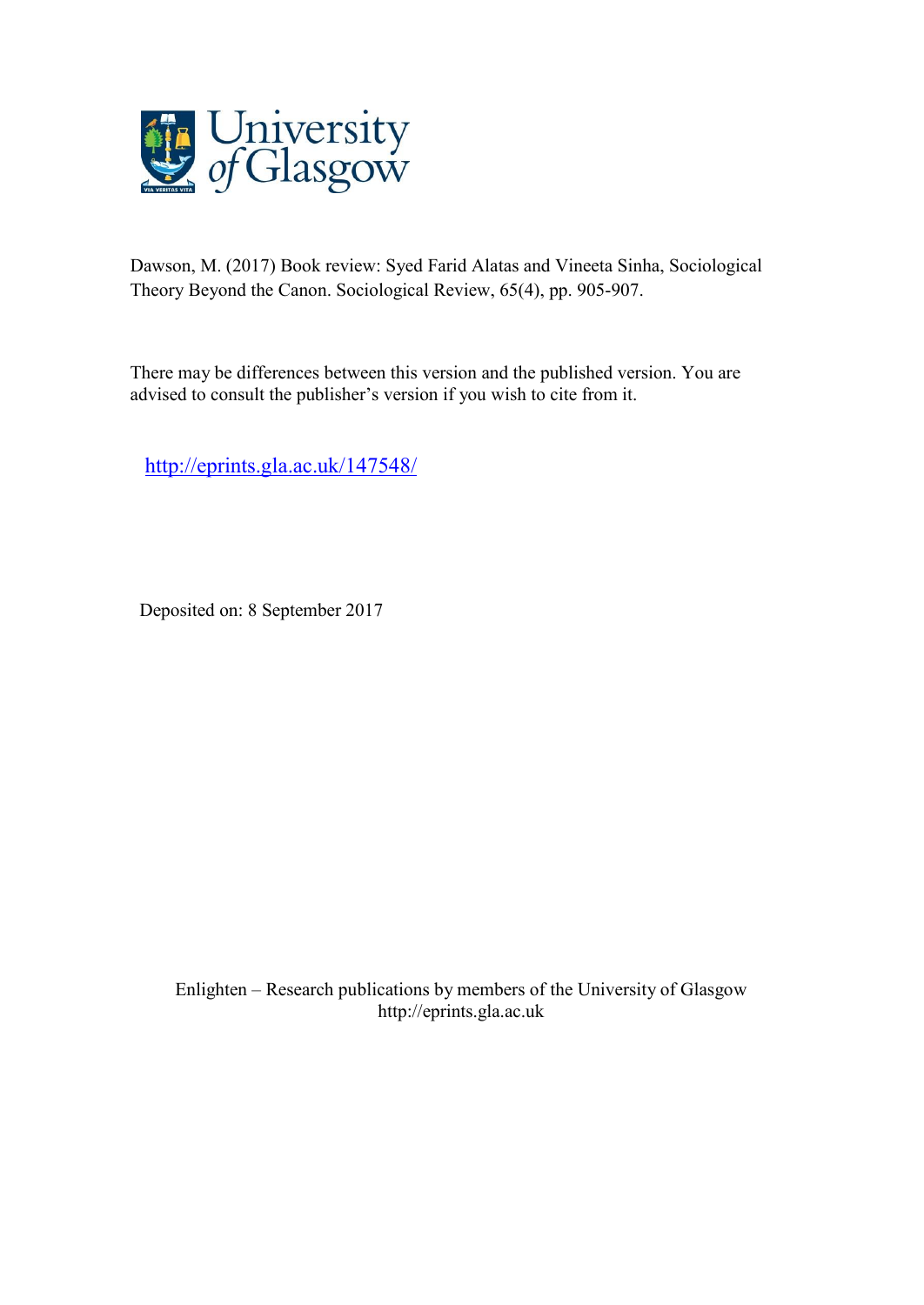Syed Farid Alatas and Vineeta Sinha, *Sociological Theory Beyond the Canon.* Palgrave Macmillan: London, 2017, 391 pp. ISBN: 9781137411334, £66.99 (hb)

## **Reviewed by:** Matt Dawson, *University of Glasgow, Scotland*

One of the key points to emerge from debates on the sociological canon has been a concern with teaching. The selection of theorists for undergraduate classes is seen as one of the key ways in which 'dead, white, European men' come to be dominant with other voices sidelined/forgotten. Consequently, the responsibility for diversifying the voices of social theory is seen to fall especially on teachers of the topic. It is this command which this book responds to. Alatas and Sinha's text emerges from their joint teaching of social theory and is presented as a tool to help anyone seeking to diversify their course. In doing this, the text is bookended by an Introduction and Epilogue (jointly written) and profiles of ten theorists for which authorship is evenly split. In general the book succeeds in its goal of introducing what the authors term 'alternative sociologies' (p. 337), but also leaves some unanswered questions.

In the Introduction Alatas and Sinha highlight what they see as the two key problematics for social theory: Eurocentrism and androcentrism. The former, 'a way of seeing *and* not-seeing' (p. 5) is rooted in assumptions concerning the subject and object of theory. The subject, or producer, of theory, is located in the West, while the object of theorising is located elsewhere. This means that while non-Western writers may be consulted it is for empirical data, rather than being seen as theorists in their own right. Androcentrism means that not only are women less likely to figure in the aforementioned undergraduate theory courses but if they do they are seen as peripheral figures, cut-off from the wider theoretical tradition. For example, little attempt is made to generate conversation between Martineau, Comte and Durkheim in the way it is among the 'founding fathers' (p. 10). The authors also introduce a distinction between 'social theory' and 'social thought' with the latter being 'less formal and less systematically expressed' than the former but which also 'may be the basis of a more formal and systematic construction, that is, social theory' (p. 13). In the text some authors are presented as thinkers, others as theorists.

It is likely that some of the writers profiled in this book will be new to readers (or, at least, were new to this reader). Among them are some truly fascinating scholars, out of which I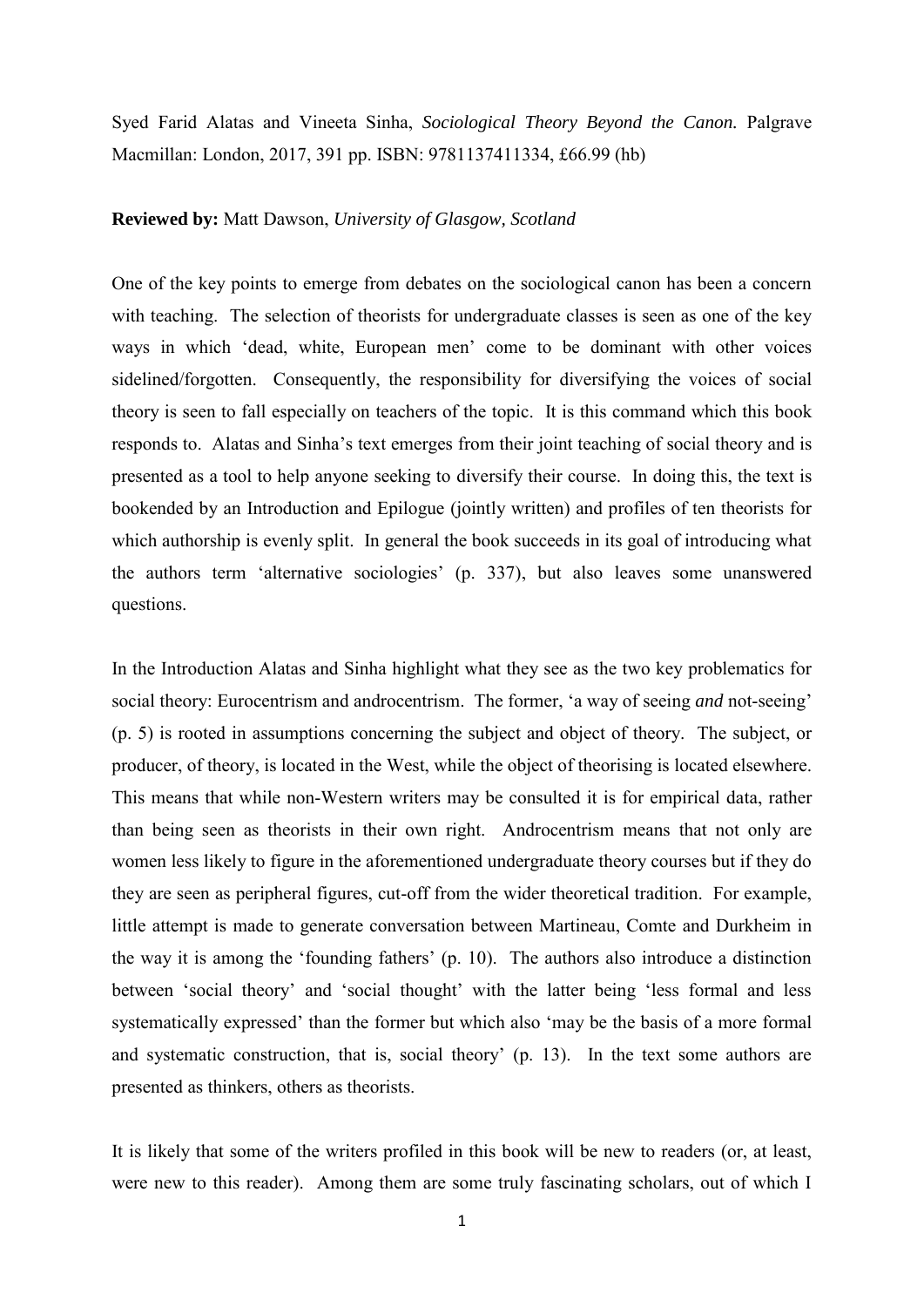would like to discuss four. Ibn Khaldun, a 14<sup>th</sup> Century Islamic scholar, developed a form of historical and political sociology in which, seeking to separate the 'absurd' and the 'possible' in historical claims with reference to what would now be termed conjunctural analysis, explored state formation in North Africa. In doing so he used the concept of *'asabiyyah* to signify a form of solidarity emerging from a sense of shared ancestry to explain the continual shift between nomadic and sedentary state forms. The second is José Rizal, a Filipino activist and scholar, who sought to critique the Spanish colonial rule of his homeland. In doing so, he wrote on how the supposed 'indolence of the Filipino' was partly caused by colonial rule. To resist this he placed his hope in the Enlightenment and the possibility for reason to break the hold of the Church-assisted colonial regime.

The next two writers, Harriet Martineau and Florence Nightingale, will be more familiar to readers. Both shared a fundamentally positivist worldview and, in the language of this text, are 'social thinkers' seeking out forms of reform (often, the authors suggest, those most likely to be dismissed from a canon which favours abstracted theorising, as was also the case for Pandita Ramabai Saraswati p. 246). Martineau is seen as a thinker uniquely interested in the connection between happiness, freedom and progress who, in her writings on America, achieved a level of detail and awareness of inequality missing in DeTocqueville's more famous text. Meanwhile Nightingale, differing herself from Martineau's form of positivism on religious grounds ('laws' are not actors, but rather allow us to see the working of God), made advances in the use of statistical techniques. She also wrote on questions of patriarchy, encouraging women to break out of their 'idleness', and colonialism, highlighting the hypocritical power of capital at work in India. The placing of these two in conversation is one of the goals of this text and generates interesting insights. Included in this is the role of Eurocentrism and androcentrism, of which both writers are guilty. Each see female emancipation as partly rooted in doing tasks women are 'naturally' good at. Also, while Nightingale adopted a more critical attitude late in life, her early writings, and Martineau's whole corpus, tend to see the imperial project as worthwhile.

Alongside these profiles are chapters devoted to those conventionally seen as the 'fathers' of the discipline: Marx, Weber and Durkheim. What is notable about these chapters is, given the goal of the text, how uncritical they are. For example, as noted above, while the androcentrism of writers such as Nightingale and Martineau is discussed, this isn't even mentioned when it comes to the 'fathers'. Also, while some mention is made of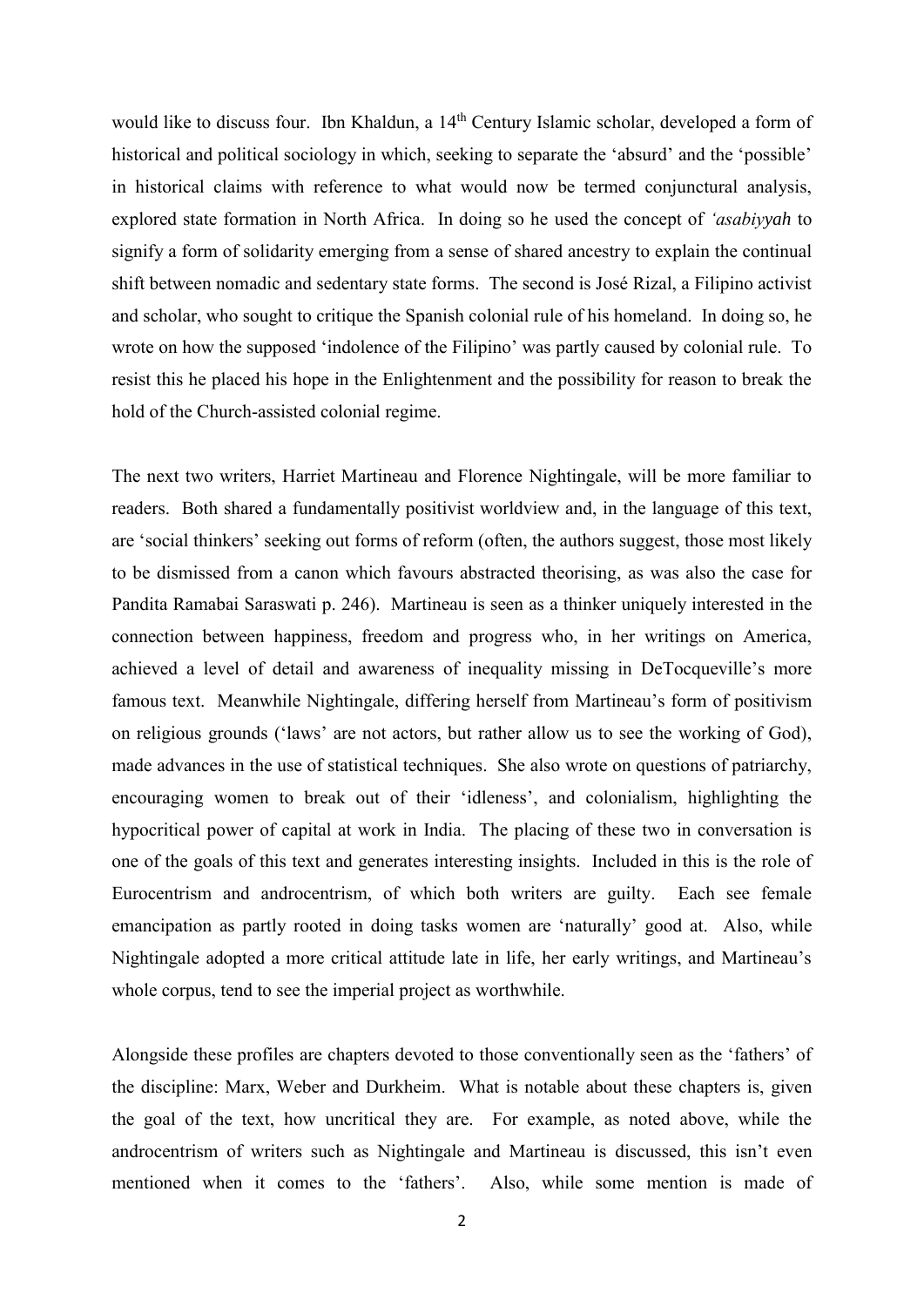Eurocentrism for each this, with the exception of Marx, isn't fully interrogated. For example, Weber's Eurocentrism is seen as largely, though not totally, ascribed to him by his followers (pp. 126-132).

It is useful to reflect on what we learn about social theory from the writers discussed in this text, especially the 'non-canonical' selections. There are three notable things here. Firstly, many (Khaldun, Nursi, Ramabai and Nightingale) were driven by religious concerns, presenting a different image to that of social theory emerging from the secularising impulses of the Enlightenment. Secondly, some writers (Martineau, Rizal and Nightingale) used fiction – or, as labelled in this text, 'poetic argumentation' (p. 168) – to put forward their ideas. Finally, as already mentioned, many were inspired to think due to their desire to reform an existing system as a result of having their freedom limited by empire and/or patriarchy (Martineau, Rizal, Ramabai, Nightingale). This reflects a goal of the text to generate alternative sociologies 'informed by the local or regional historical experiences and cultural practices' (p. 170).

However, there are some unanswered questions in this text. Firstly, what is to be done with the 'fathers'? I'm in agreement with the authors that the goal is not 'wishing [the canon] away and more about pushing its boundaries' (p. 343). But, given how the fathers are presented here, is it sufficient to generate conversations across the diverse writers of this expanded canon, or does the Euro and androcentrism of the fathers need clearer interrogation alongside this? Secondly, I am unconvinced of the productivity of the distinction between 'social theory' and 'social thought', for two reasons. I'm not sure how clearcut it is. Durkheim certainly did 'social theory' as abstraction, but this partly emerged from the 'practical questions' he saw sociology as based in; how does this differ from someone like Nightingale? Also, it is notable in this text that the label 'social thinker' tends to be applied more to women than men – all the women in this text are labelled as such, only two men, Rizal and Nursi, are. Might, despite the authors' intentions, this simply introduce another hierarchy as a result of the means these women had available for communication at their time? Finally, not a question but a comment, this book could have done with a more thorough proof reading to correct the numerous mistakes found therein. This is disappointing to see and hurts the text at points.